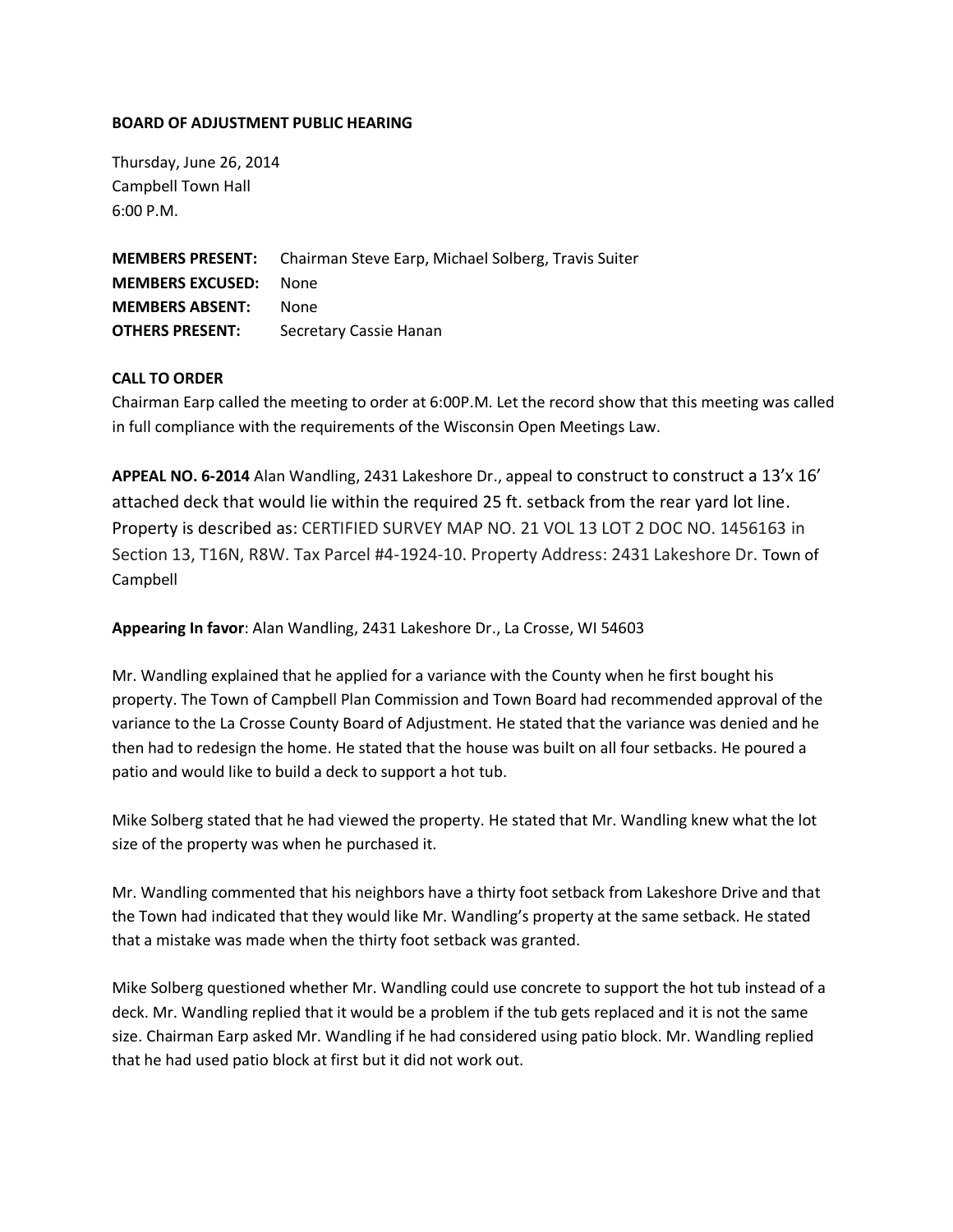Chairman Earp stated that the Board had to act on the law. The County had previously ruled that this was not a hardship case.

Mr. Wandling stated that he did create his own hardship but he felt that the County did not handle the situation correctly.

Travis Suiter commented that although the Town had previously recommended granting this variance, the law states that there must be a hardship.

## **Correspondence:**

 **Email from Nathan Sampson, La Crosse County Planning & Zoning Director, explaining Mr. Wandling's previous appeal to the La Crosse County Board of Adjustment. In that case, the Board found that Mr. Wandling's hardship was self-imposed. He had thirty days to appeal the ruling to circuit court and chose not to. Mr. Wandling is essentially appealing the denial of his previous appeal.** 

Motion by Travis Suiter to deny, seconded by Mike Solberg. Motion carried 3-0.

**APPEAL NO. 7-2014** Jason Stratman, 3209 Lakeshore Dr., appeal to construct to construct a 14' x 8' addition to the existing home that would lie within the required 83 ft. setback from the centerline of Lakeshore Dr. Property is described as: ASSESSORS PLAT OF NE1/4 OF SEC 12-16-8 OUTLOT 1 IN Section 12, T16N, R8W Tax Parcel #4-1618-1. Property Address: 3209 Lakeshore Dr. Town of Campbell

**Appearing In favor**: Jason Stratman, 3209 Lakeshore Dr., La Crosse, WI 54603

Mr. Stratman explained that he would like to add an entryway addition onto his home. The addition would be the same size of the deck that is currently there. The addition would lie further back from Lakeshore Drive than where the house currently sits.

Mike Solberg stated that the house is already within the setback from Lakeshore Drive. There is already an existing deck where the proposed addition will lie. The addition will not infringe on the setback any more than the deck already does.

Travis Suiter stated that most of the other homes in that area are within the setback from the centerline of Lakeshore Drive.

## **Correspondence:**

 **Email from Ron Chamberlain, La Crosse County Highway Commissioner, opposing the variance due to possible future project considerations on Lakeshore Drive.**